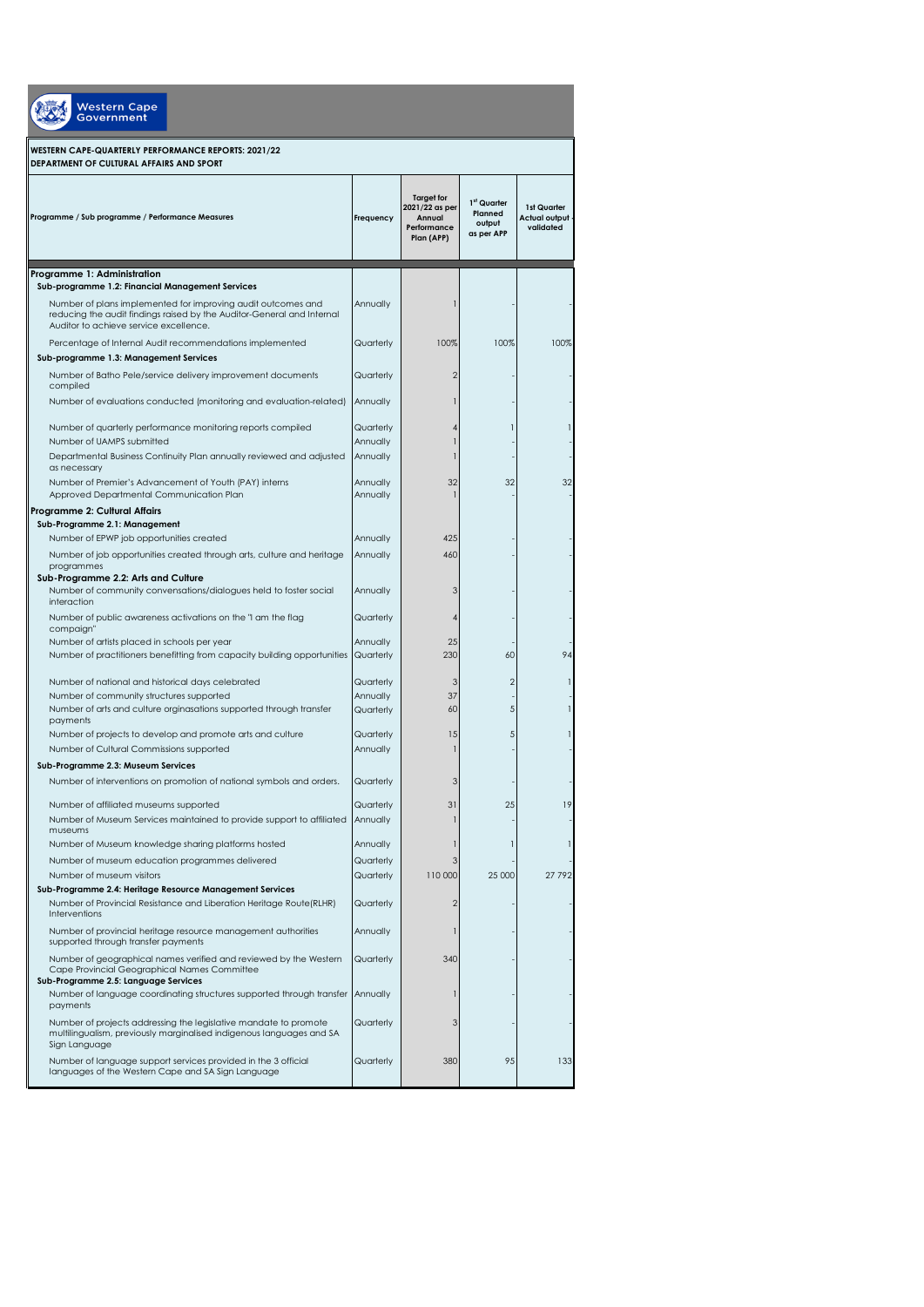| Programme / Sub programme / Performance Measures                                                                                                                             | Frequency              | <b>Target for</b><br>2021/22 as per<br>Annual<br>Performance<br>Plan (APP) | 1st Quarter<br>Planned<br>output<br>as per APP | 1st Quarter<br>Actual output<br>validated |
|------------------------------------------------------------------------------------------------------------------------------------------------------------------------------|------------------------|----------------------------------------------------------------------------|------------------------------------------------|-------------------------------------------|
| Programme 3: Library and Archives Services                                                                                                                                   |                        |                                                                            |                                                |                                           |
| Sub-programme 3.2 Library Service<br>Number of newly built and/or modular libraries supported financially per Annually<br>year                                               |                        |                                                                            |                                                |                                           |
| Number of existing facilities upgraded for public library purposes                                                                                                           | Annually               |                                                                            |                                                |                                           |
| Number of library materials procured                                                                                                                                         | Annually               | 2500                                                                       |                                                |                                           |
| Number of monitoring visits done                                                                                                                                             | Quarterly              | 1107                                                                       | 370                                            | 389                                       |
| Number of promotional projects conducted                                                                                                                                     | Quarterly              | 11                                                                         | 2                                              |                                           |
| Number of training programmes provided to public library staff                                                                                                               | Quarterly              | 17                                                                         | 6                                              |                                           |
| Number of libraries with public internet access                                                                                                                              | Annually               | 229                                                                        |                                                |                                           |
| Number of library service points                                                                                                                                             | Annually               | 380                                                                        |                                                |                                           |
| Number of B3 municipalities receiving replacement funding transfer<br>payments for personnel, operational and/or capital expenditure on<br>libraries                         | Annually               | 15                                                                         |                                                |                                           |
| Number of municipalities receiving Metro Library Grant transfer<br>payments for upgrading and maintenance of libraries                                                       | Annually               |                                                                            |                                                |                                           |
| Number of library staff posts funded through replacement funding                                                                                                             | Annually               | 240                                                                        |                                                |                                           |
| Number of monitoring visits to B3 municipalities                                                                                                                             | Annually               | 15                                                                         |                                                |                                           |
| Number of regsitered library users                                                                                                                                           | Annually               | 731711                                                                     |                                                |                                           |
| Number of literacy interventions presented in public libraries in the<br><b>Western Cape</b><br>Sub-programme 3.3 Archives                                                   | Quarterly              | 8472                                                                       | 2 1 1 8                                        | 5 4 2 7                                   |
| Number of community outreach programs in libraries, museums, and<br>archives conducted                                                                                       | Quarterly              |                                                                            |                                                |                                           |
| Number of oral history projects undertaken                                                                                                                                   | Quarterly              |                                                                            |                                                |                                           |
| Number of training interventions                                                                                                                                             | Quarterly              | 5                                                                          |                                                | 3                                         |
| Number of enquiries processed                                                                                                                                                | Quarterly              | 4550                                                                       | 1 200                                          | 1316                                      |
| Number of visits by researchers to the Archives                                                                                                                              | Quarterly              | 5050                                                                       | 1 200                                          | 1 0 2 0                                   |
| Number of archivalia (documents) restored                                                                                                                                    | Quarterly              | 570                                                                        | 140                                            | 145                                       |
|                                                                                                                                                                              |                        |                                                                            |                                                |                                           |
| Number of linear metres arranged                                                                                                                                             | Quarterly              | 241                                                                        | 60                                             | 63.2                                      |
| Number of Departments receiving focused ECM support                                                                                                                          | Annually               | $\overline{2}$                                                             |                                                |                                           |
| Number of record classification systems evaluated and/or approved                                                                                                            | Quarterly<br>Quarterly | 114<br>30                                                                  | 31<br>9                                        | 79                                        |
| Number of inspections conducted<br>Number of disposal authorities issued                                                                                                     | Quarterly              | 19                                                                         | 6                                              |                                           |
|                                                                                                                                                                              |                        | 8                                                                          | $\overline{2}$                                 |                                           |
| Number of inventories compiled and updated                                                                                                                                   | Quarterly              |                                                                            |                                                |                                           |
| Programme 4: Sport and Recreation<br>Sub-Programme 4.2: Sport                                                                                                                |                        |                                                                            |                                                |                                           |
| Number of sport academies supported                                                                                                                                          | Annually               |                                                                            |                                                |                                           |
|                                                                                                                                                                              |                        | 210                                                                        |                                                |                                           |
| Number of athletes supported by the sport academies<br>Number of schools, hubs and clubs provided with equipment and/or<br>attire as per the established norms and standards | Annually<br>Annually   | 509                                                                        |                                                |                                           |
| Number of affiliated district sport federations supported                                                                                                                    | Quarterly              | 130                                                                        | 30                                             | 57                                        |
|                                                                                                                                                                              |                        |                                                                            |                                                |                                           |
| Number of major events supported                                                                                                                                             | Quarterly              | 60                                                                         | 5                                              | 5 <sub>l</sub>                            |
| Number of fitness and wellness programmes facilitated by the<br>gymnasium<br>Number of award ceremonies held                                                                 | Quarterly<br>Annually  | 4                                                                          |                                                |                                           |
|                                                                                                                                                                              |                        |                                                                            |                                                |                                           |
| Number of Better Together games held (sport days)                                                                                                                            | Quarterly              | 6                                                                          |                                                |                                           |
| Number of participants in sport federations                                                                                                                                  | Annually               | 75000                                                                      |                                                |                                           |
| Number of sport persons trained                                                                                                                                              | Quarterly              | 150                                                                        | 30                                             | 60                                        |
| Number of Facilities Projects Supported in Municipalities                                                                                                                    | Quarterly              | 8                                                                          |                                                |                                           |
| Number of athletes supported through high-performance programmes                                                                                                             | Annually               | 50                                                                         | 1                                              |                                           |
| Number of women and girls events supported                                                                                                                                   | Quarterly              | $\overline{4}$                                                             |                                                |                                           |
| Sub-Programme 4.3: Recreation<br>Number of people actively participating in organised sport and active                                                                       | Annually               | 20000                                                                      |                                                |                                           |
| recreation events<br>Number of Indigenous Games code structures supported                                                                                                    | Annually               | 7                                                                          |                                                |                                           |
| Number of Recreation Centres supported                                                                                                                                       | Annually               | 25                                                                         |                                                |                                           |
| Number of staff employed within the Recreation Programme                                                                                                                     | Annually               | 50                                                                         |                                                |                                           |
| Sub-Programme 4.4: School Sport                                                                                                                                              |                        |                                                                            |                                                |                                           |
| Number of districts supported (School Sport)                                                                                                                                 | Annually               | 9                                                                          |                                                |                                           |
| Number of Neighbourhood Clusters supported                                                                                                                                   | Annually               | 9                                                                          |                                                |                                           |
| Number of staff employed within the Neighbouring School Programme                                                                                                            | Annually               | 174                                                                        |                                                |                                           |
| Number of neighbouring schools supported                                                                                                                                     | Annually               | 134                                                                        |                                                |                                           |